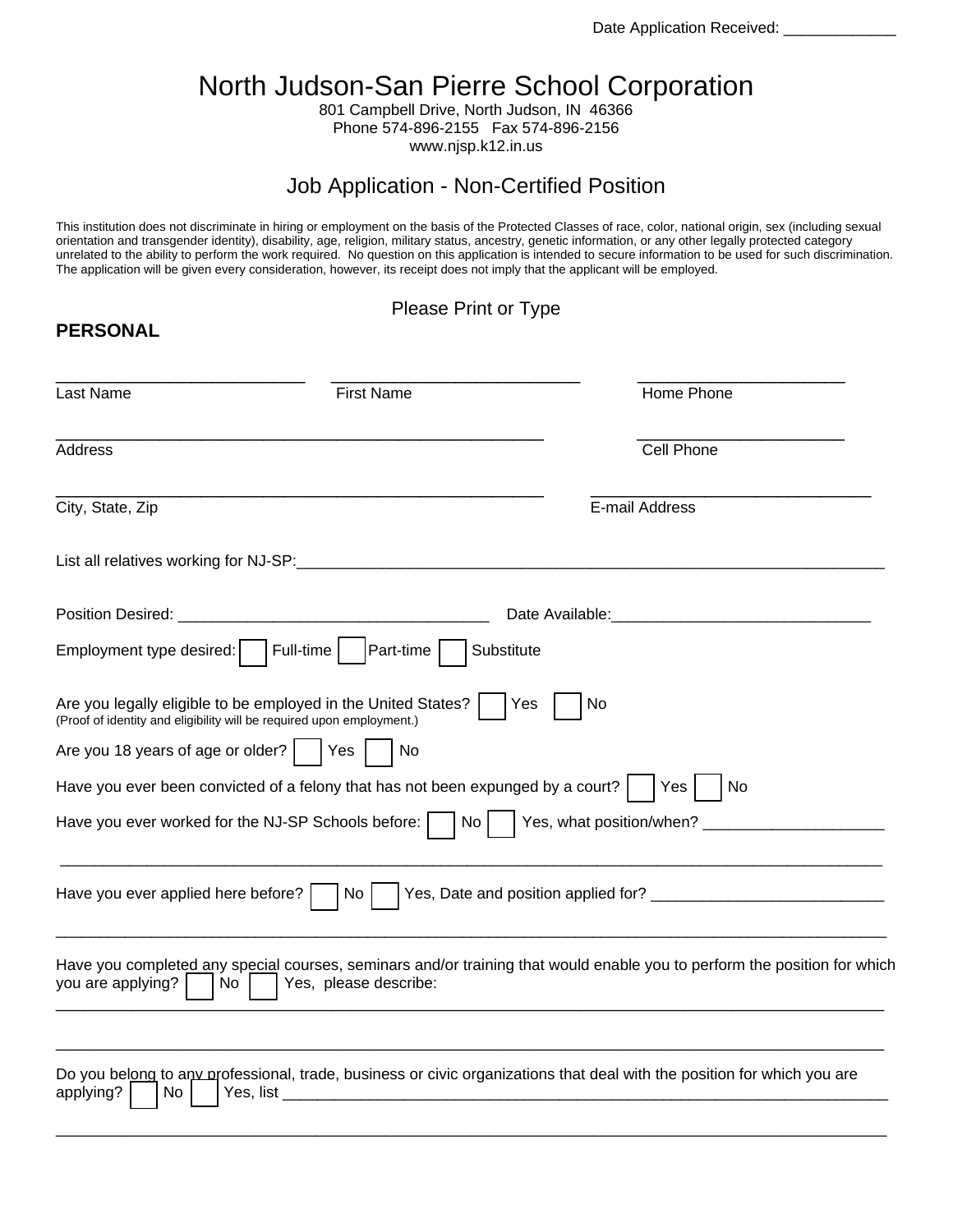### **EDUCATION**

|                                                                                                                                | Name and Location of School                                                       | Course of Study | No. of<br>Years<br>Completed | Diploma or<br>Degree Received |  |  |  |  |
|--------------------------------------------------------------------------------------------------------------------------------|-----------------------------------------------------------------------------------|-----------------|------------------------------|-------------------------------|--|--|--|--|
| <b>High School</b>                                                                                                             |                                                                                   |                 |                              |                               |  |  |  |  |
| College                                                                                                                        |                                                                                   |                 |                              |                               |  |  |  |  |
| Vocational or<br><b>Trade School</b>                                                                                           |                                                                                   |                 |                              |                               |  |  |  |  |
| <b>Graduate Work</b>                                                                                                           |                                                                                   |                 |                              |                               |  |  |  |  |
|                                                                                                                                |                                                                                   |                 |                              |                               |  |  |  |  |
|                                                                                                                                |                                                                                   |                 |                              |                               |  |  |  |  |
| <b>EMPLOYMENT</b> - start with your present or most recent position - use an additional sheet of paper if more room is needed. |                                                                                   |                 |                              |                               |  |  |  |  |
|                                                                                                                                | May we contact your present employer?     Yes     No, why? ______________________ |                 |                              |                               |  |  |  |  |
|                                                                                                                                |                                                                                   |                 |                              |                               |  |  |  |  |
|                                                                                                                                |                                                                                   |                 |                              |                               |  |  |  |  |
|                                                                                                                                |                                                                                   |                 |                              |                               |  |  |  |  |
|                                                                                                                                |                                                                                   |                 |                              |                               |  |  |  |  |
| Describe work performed: ________                                                                                              |                                                                                   |                 |                              |                               |  |  |  |  |
|                                                                                                                                |                                                                                   |                 |                              |                               |  |  |  |  |
|                                                                                                                                |                                                                                   |                 |                              |                               |  |  |  |  |
|                                                                                                                                |                                                                                   |                 |                              |                               |  |  |  |  |
|                                                                                                                                |                                                                                   |                 |                              |                               |  |  |  |  |
|                                                                                                                                |                                                                                   |                 |                              |                               |  |  |  |  |
|                                                                                                                                |                                                                                   |                 |                              |                               |  |  |  |  |